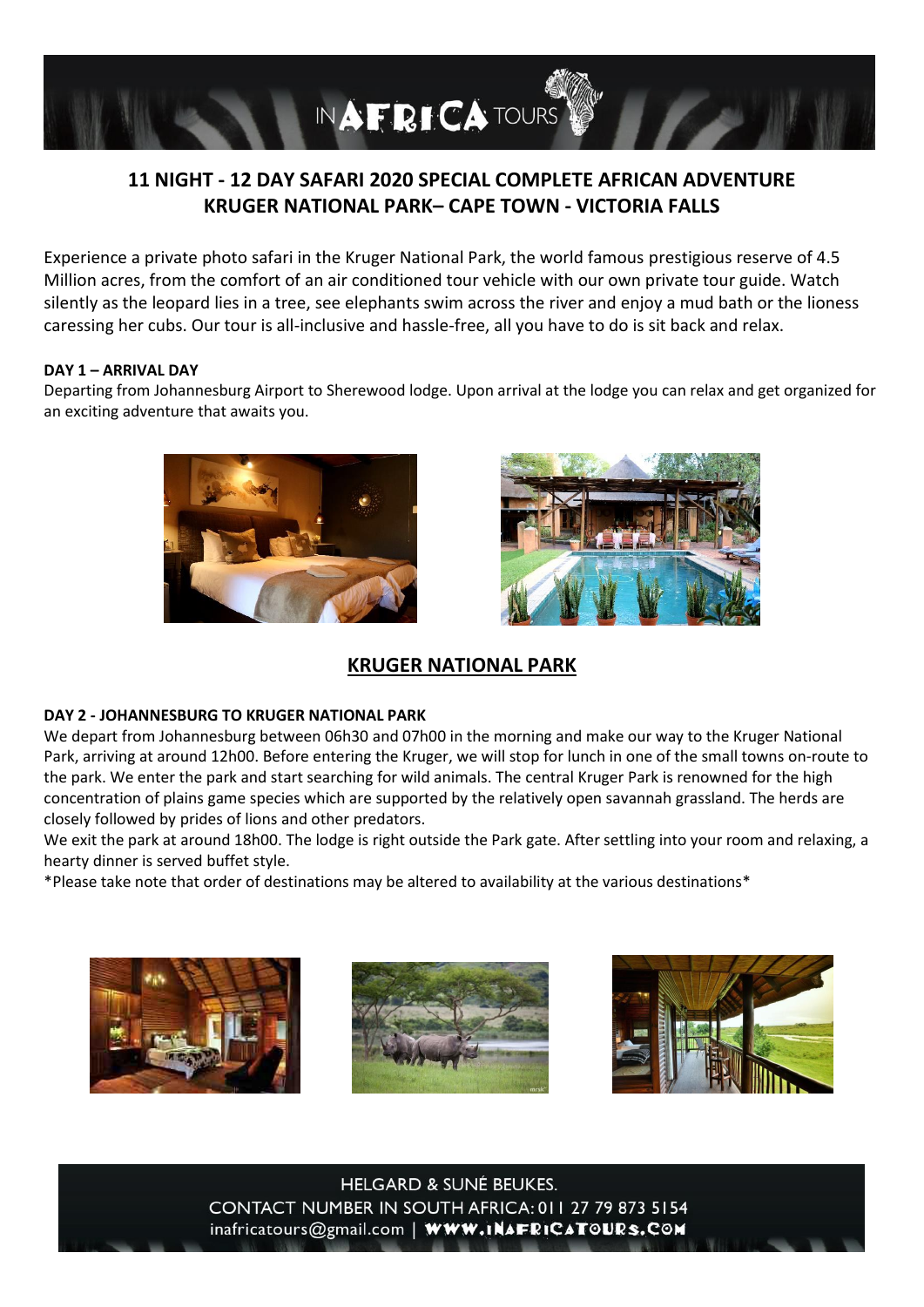

## **DAY 3 – FULL DAY IN KRUGER NATIONAL PARK**

We rise before the sun and embark on a morning game drive in the Kruger National Park in search of the big 5 - lion, leopard, buffalo, elephant and rhino. These are known to be the 5 most dangerous animals to hunt, but we get to view them up close from the safety of our vehicle. While looking for wildlife we visit waterholes, lookout points and beautiful picnic spots, stopping at regular intervals so you can stretch your legs and enjoy some refreshments and some souvenir shopping at the quaint park shops.

#### **INCLUDED:**

- Transfers from Johannesburg airport or Sherewood lodge to Kruger National Park and back to the
- 2 nights' accommodation inside Kruger National Park in the standard park owned chalets pending availability They are comfortable with all the amenities needed but nothing fancy, should you require more luxurious accommodations, please inform us and we can book at a more upmarket lodge inside or outside at a upgrade fee
- Meals included are 3 lunches,2 dinners, 2 breakfasts, beverages and snacks.
- Activities as mentioned per itinerary, including all National Park entry fees.

### **EXCLUDED:**

- Airfare
- All additional excursions
- Gratuities for guide and lodge staff and personal expenses

\*Please take note that order of destinations may be altered to availability at the various destinations\*







### **DAY 4 - HALF DAY IN KRUGER NATIONAL PARK, TRAVEL BACK TO JOHANNESBURG**

This morning we pack up and after an early breakfast we head out on a final game drive in search of game that may have eluded us and we exit the Kruger Park around mid -day; we enjoy lunch before beginning our journey back to Johannesburg spend the night at Sherewood Lodge before our Flight to Cape town in the Morning

\*Please take note that order of destinations may be altered to availability at the various destinations\*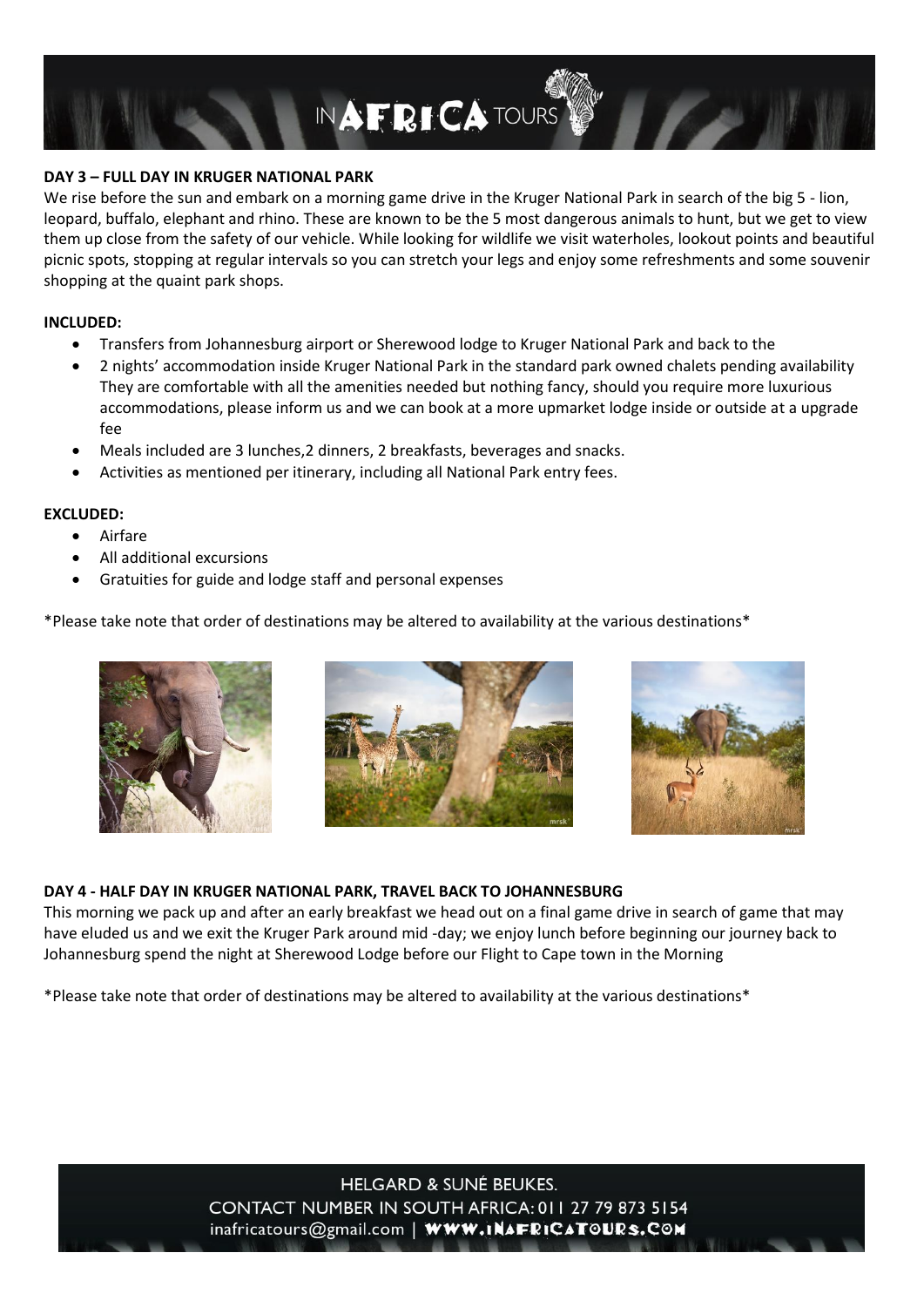

# **Cape Town**

### **DAY 5 – JOHANNESBURG TO CAPE TOWN**

Early Breakfast and transfer to Johannesburg airport to check in for a 90 minute flight to Cape Town. Upon arrival in Cape Town. The tour starts off with the Cape Point & Peninsula day Trip: A Scenic Discovery of the "Fairest Cape of Them All"

### **INCLUDING:**

- Magical Cape Point meeting place of the cold and warm ocean currents
- Cape of Good Hope Impressive views over the vast South Atlantic Ocean from the lighthouse on the edge of the most South Western tip of the African Continent
- The charming African Jackass Penguin Colony at Boulders Beach
- The Atlantic Seaboard, the curvy stretch of coastline also known as Millionaire's Mile
- Imposing 12 Apostles Mountain range up close and personal
- Beautiful white beaches of Clifton, Camps Bay, Llandudno, Noordhoek
- Trendy Sidewalk Café's and Promenades along the beach
- Picturesque Hout Bay and Mariner's Wharf and the quaint holiday and residential villages of Kommetjie and Scarborough
- Dramatic Chapmans Peak with its steep cliffs into the ocean

And the highlight of the day: ascend the flat-topped Table Mountain, the iconic mountain of the Southern Hemisphere in a rotating cable car with a breath taking view of Cape Town City, Harbour and much more.

At day's end you will be transferred to the Breakwater Lodge Hotel at the Victoria & Alfred Waterfront. "Situated at the foot of Table Mountain, within a stones throw from the Cape Town Stadium and in the heart of Cape Towns working harbour, the V&A Waterfront offers the visitor an abundance of unforgettable experiences. Indoor shopping and entertainment venues seamlessly merge with ocean vistas and mountain views and the fresh sea breeze and warm African sun add zest to a cosmopolitan, vibrant atmosphere. More than 80 restaurants bring a fusion of international food, from rustic al fresco fish and chips to starched table-cloth cuisine

NOTE: Breakfast is included in your stay at the Breakwater Lodge and lunch is included on the day trips. Dinner is for your own account and you are free to explore the many restaurants of the Waterfront or for a quiet night in, the Breakwater Lodge does have its own restaurant.

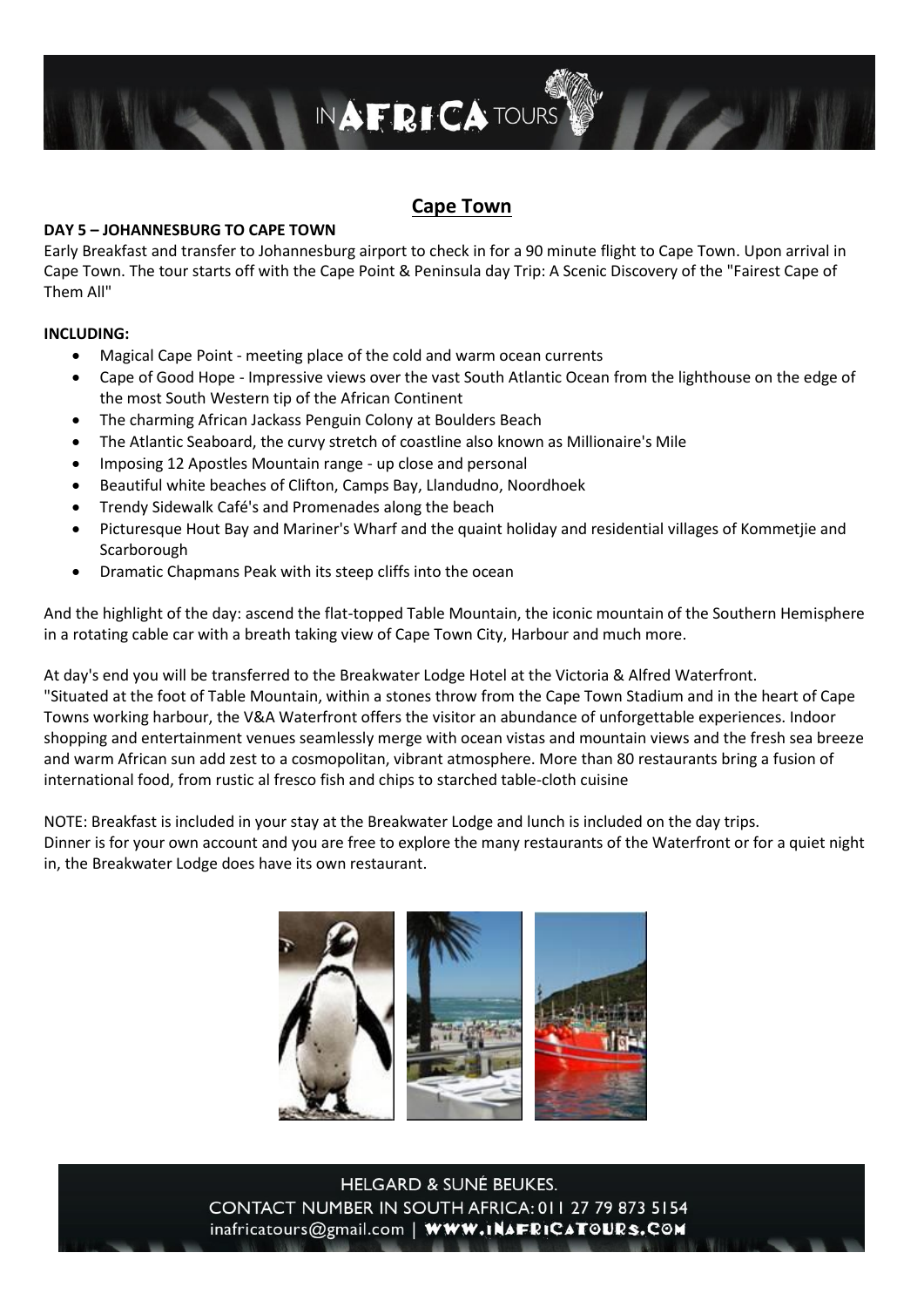

### **Day 6 – Full day in Cape Town**

WINELANDS AND WINE TASTING, After an early breakfast, your guide will meet you for the **Full Day Winelands Countryside Day Trip**:

Majestic mountains, panoramic views, lush and fertile valleys and vineyards as far as the eye can see. Magnificent wine estates, historical Cape-Dutch homesteads and towering oaks. Add to this the sampling of award-winning wines and superb cuisine – this tour of the Cape Wine lands offers a unique and diverse flavour experience.

- We travel along the **Stellenbosch**, **Franschhoek** and **Paarl Wine Routes** which have become legendary for both the excellent wine they produce as well as the scenic feast of valleys and vineyards surrounded by majestic mountains
- **Stellenbosch**, known world-wide for its quality wines and the spectacular beauty of the surroundings, is home to one of the most prestigious Wine Regions in the world. The town is surrounded by the towering Twin Peaks namely the Stellenbosch and the Simonsberg mountains.
- Savour the hospitality and ambience of picturesque **Franschhoek**. Franschhoek is a quaint little village rich in history and influenced by the Huguenots who brought with them their age-old wine and food culture.
- The Winelands offer a vast selection of diverse **wine estates**; whether you are interested in **red wine**, **white wine**, **cheese tasting**, **chocolate & wine tasting**, magnificent **homesteads**, contemporary **wineries**, exquisite **gardens**, our guides will recommend the best wine estates.

You will be returned at day's end to your hotel at the Waterfront.



### **DAY 7 – FULL DAY IN CAPE TOWN**

COASTLINE, WHALE WATCHING & SEASIDE VILLAGE.

**Explore Hermanus**, which is situated on a narrow coastal plain surrounding Walker Bay. It was voted Town of the Year in the Western Cape in 2008 and is also "famous" for its clean "champagne air", pristine Blue Flag **beaches** charming village **shops and crafts.** 

This area is also considered Whale Capital of the world". (PS : Hermanus provides the best land-based whale watching spot in the world and the intelligent gentle Southern Right Whales, as large as 10 elephants, can be seen up to 20 meters from the rocky shores, but only during whale season which stretches from July to November each year).

**Fernkloof Nature Reserve** situated in the Kleinriver Mountains above Hermanus with over 1600 different plant species. It is a very important part of the Cape Floral Kingdom, one of the six recognized Floral Kingdoms of the world. There is no other place on earth where so many different species can be seen growing in such close proximity.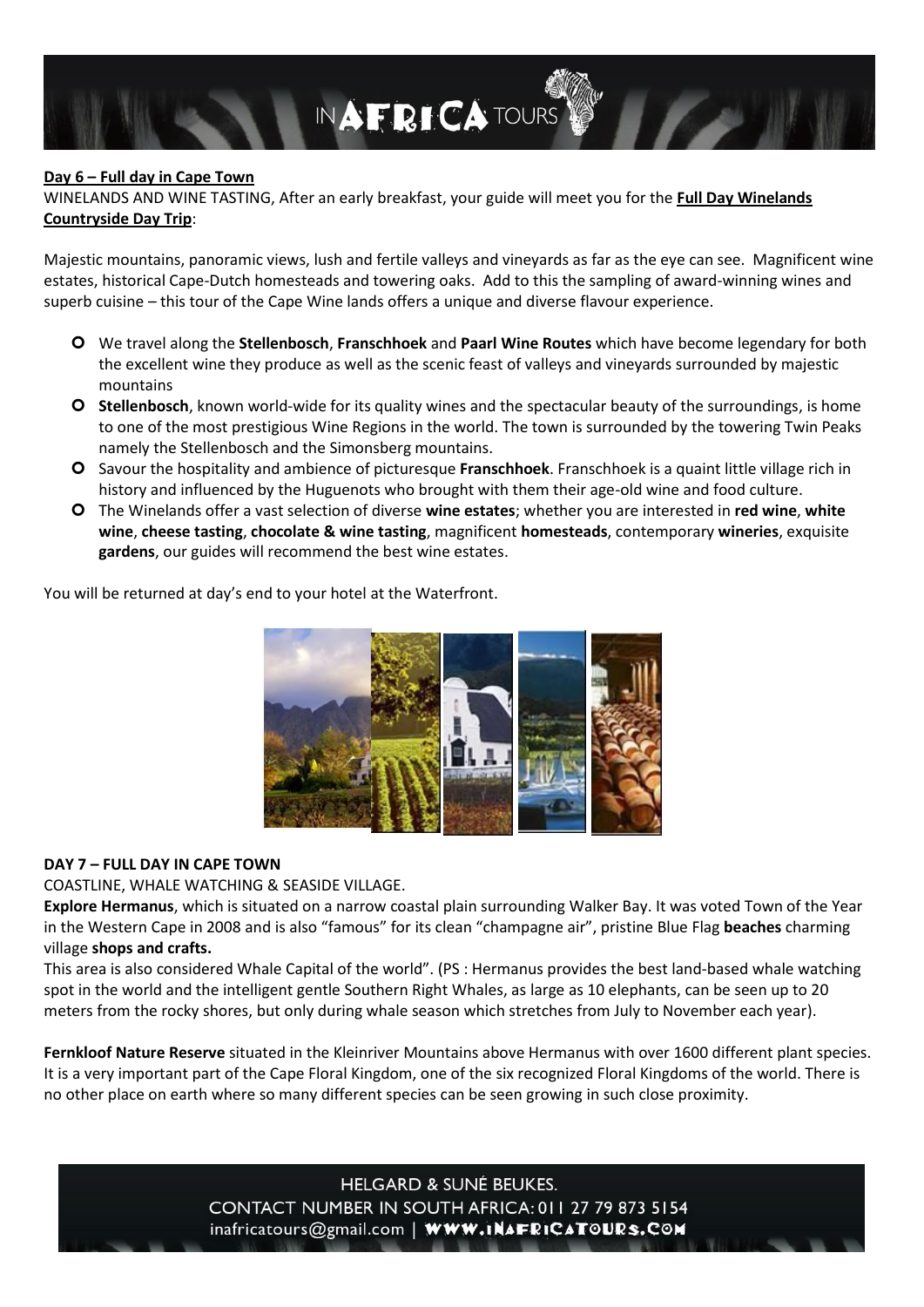

You will then return to Cape Town via scenic **Clarence Drive**, considered one of the top 10 scenic drives in the world. It hugs the False Bay coastline and its magnificent sea cliffs on the one side and is snug against the majestic mountain slopes on the other, passing the quaint coastal villages of Rooi Els and Betty's Bay. Look out for more whales along the South Coast Whale Route as we return to Cape Town.

## **INCLUDES:**

- 2 nights' accommodation at Break Water Lodge Hotel at the Victoria & Alfred Waterfront on a 2 person sharing a room basis (a single room supplement will apply)
- Breakfast on Day 2 & 3, lunch on the 2 Full day trips
- Transfer from airport to hotel and back to airport
- Fully guided Day trips as mentioned above

### **EXCLUDES:**

- Airfare from Johannesburg to Cape Town
- Dinner and any other expenses other than accommodation and breakfast at the Breakwater lodge Hotel
- Any additional trips or any activities not mentioned on this itinerary, and any personal expenses incurred.



# **DAY 8 – CAPE TOWN TO VICTORIA FALLS**

After an early Breakfast you can explore the Waterfront for some shopping before your guide meets you for your transfer back to Cape Town airport for your flight back to Victoria Falls at around mid-day.

You will be met at the Victoria Falls airport by a lodge representative and transferred to the lodge, where you will be met by the friendly staff. You can unpack, relax and explore the facilities at the lodge. In the late afternoon, enjoy a sunset river cruise on the beautiful Zambezi river.



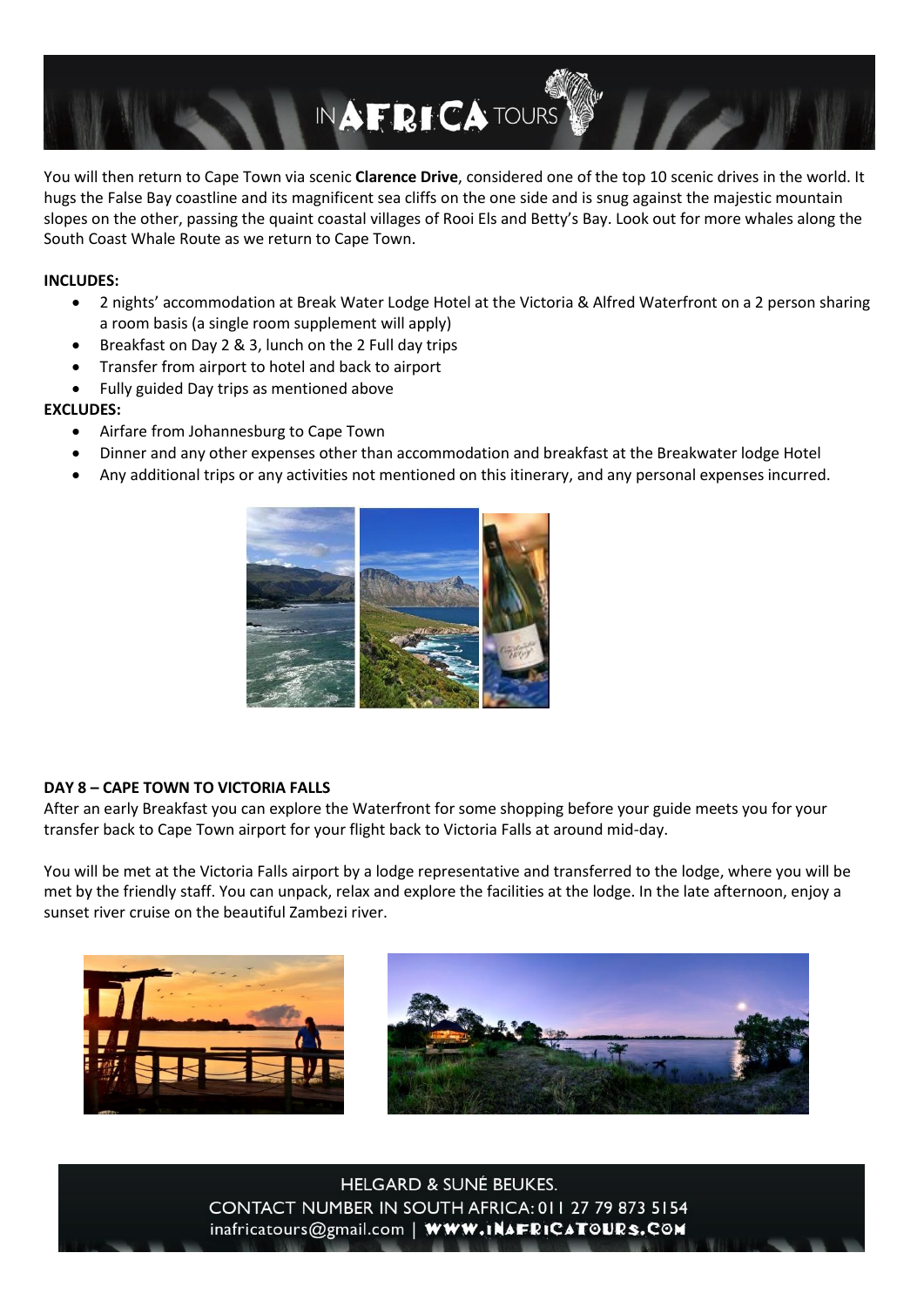

### **DAY 9 – FULL DAY IN VICTORIA FALLS**

Enjoy an early morning guided game drive (departing at 06:00am) in the Zambezi National Park. Here you might spot elephant, lion, buffalo, leopard, zebra, giraffe, kudu and many more! Return to the lodge for a scrumptious breakfast.

After breakfast you will be transferred to Victoria Falls town at 10:00am. The day will start off with a guided tour of the Victoria Falls: Columns of spray can be seen from miles away as, at the height of the rainy season, more than five hundred million cubic meters of water per minute plummet over the edge, over a width of nearly two kilometers, into a gorge over one hundred meters below.

Afterwards, you can explore the town, partake in one of the many offsite activities and/or visit historical sights, art galleries and curio markets. You can either return to the lodge with the guide for lunch and to relax before your afternoon activity or enjoy lunch at the beautiful and historically significant Victoria Falls Hotel (for your own account).

### **Optional activities that are available for your own account are:**

- Flight of Angels: helicopter over the falls with a spectacular bird's eye view
- Elephant Back Safari
- Lion Pride Encounter and Walk with Lions
- A whole range of ADRENALIN activities such as gorge and bridge swinging and bungee jumping are also available for the more adventurous…

If you have elected to stay in the village for lunch, depart in Victoria Falls Town at 15:00pm and head back to the lodge where you can go for a guided sunset river cruise (departing at 16:30pm). Alternatively, relax and watch a gorgeous African sunset on the horizon.



### **DAY 10 – FULL DAY IN VICTORIA FALLS**

Rise early to enjoy a sunrise game drive, where you can spot some of the game that may have eluded you the day before! On this day, you can choose from a wide range of additional activities to do (for your own account), or you can relax at the lodge in between morning and afternoon activities: relax by the pool or get pampered at the spa (spa prices for own account)!

#### **OPTIONAL ACTIVITIES INCLUDE:**

- Chobe National Park Day Trip @ \$350 per person
- The first glimpse of the river deep and dazzling in the sandy terrain is always breath-taking. It appears as a swathe of brilliant, peacock blue ribbon, winding its way through the tiny town of Kasane and ensuing wilderness. Undoubtedly one of Africa's most beautiful rivers, the Chobe supports a diversity and high concentration of wildlife. This is considered one of the best game viewing experiences in the world!
- Full Day Tiger Fishing on the Zambezi River @ \$500 per person The mighty Zambezi River has become the number one destination for avid fresh water anglers to "take on" the ferocious tiger fish. From its source in Zambia to the Indian Ocean Sea, the Zambezi River spans 1 599 miles and touches the following countries: Zambia, Zimbabwe, Namibia, Mozambique and Angola. Along its course, the